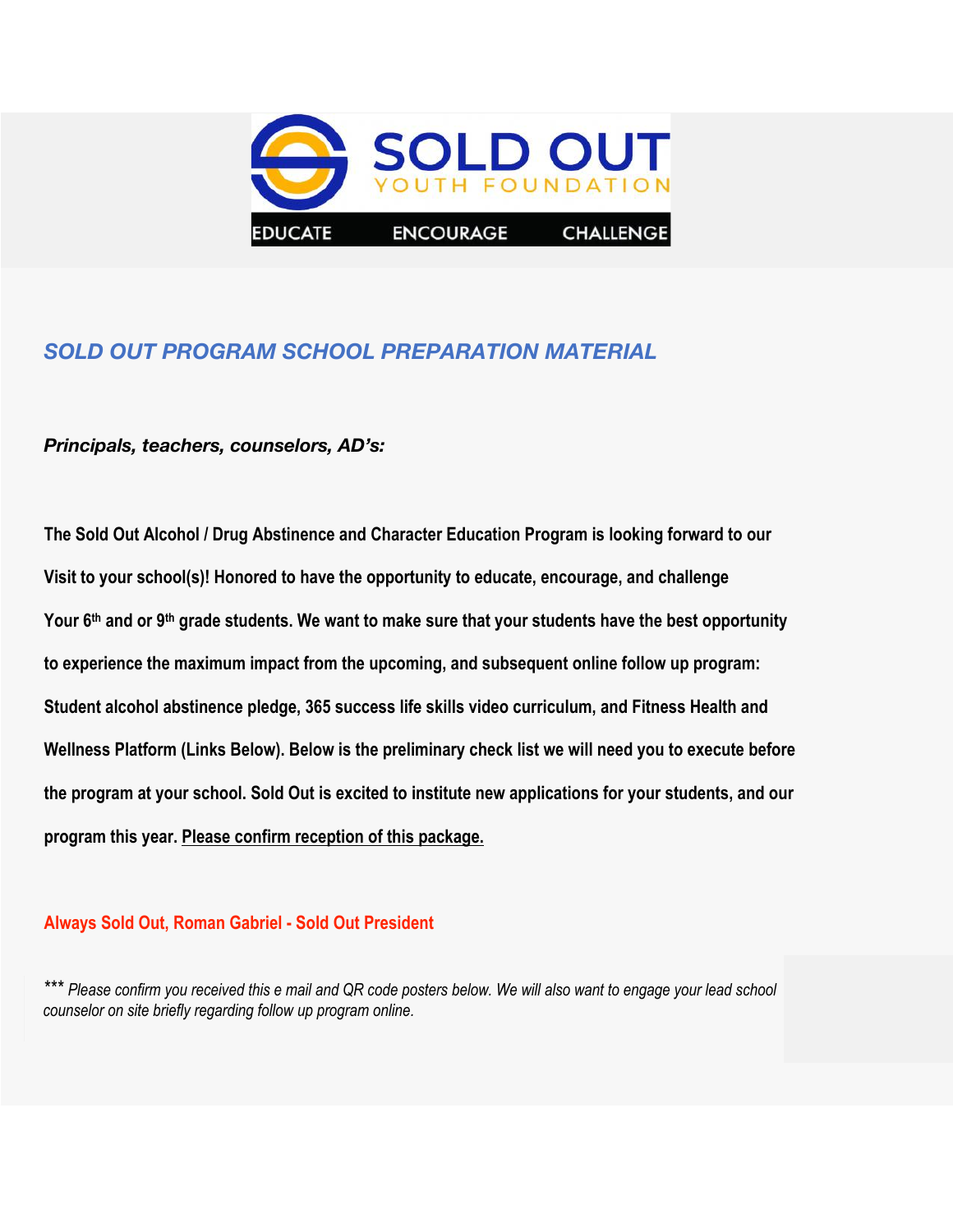

Attached you will find the Sold Out Program In School Student QR Pledge Poster, JPEG/PDF (Please post in high traffic area in your school including PE Health Classes, and online on your school website. **PLEASE make sure your school gets several of these posters up a few days before executing the program.** This is critical to student long term participation and getting valuable student feedback for your individual school. Home page of your school website with the website Link http://www.soldoutty.com. Posters are most effective when up remainder of the year, as we continue to get pledges from your students throughout the school year. It also allows for making the program available for your entire student body to access. And a strong visual reminder to students who took the alcohol abstinence pledge online on the student pledge page.

Student Pledge is our number # 1 priority for students this year. We will also be emphasizing setting goals, and walking them through our 365 Student Success Online Program. It is always beneficial if you allow your student access to internet same day to allow a couple minutes for your students to finish the alcohol abstinence pledge on the site at https://soldouttv.com/the-sold-out-pledge

https://www.facebook.com/SoldOutSchools/ (Parental Facebook Page Link) - A great way for schools to engage parents about our visit and being ready to have a discussion about drugs and alcohol with their students when they come home from viewing the program. Part # 3 of the pledge challenges students to go home and engage their parent(s) or guardian that they made a decision to be drug and alcohol abstinent. Providing a prime opportunity for parents and or guardian to engage their student in the critically important conversation regarding drugs and alcohol.



www.soldouttv.com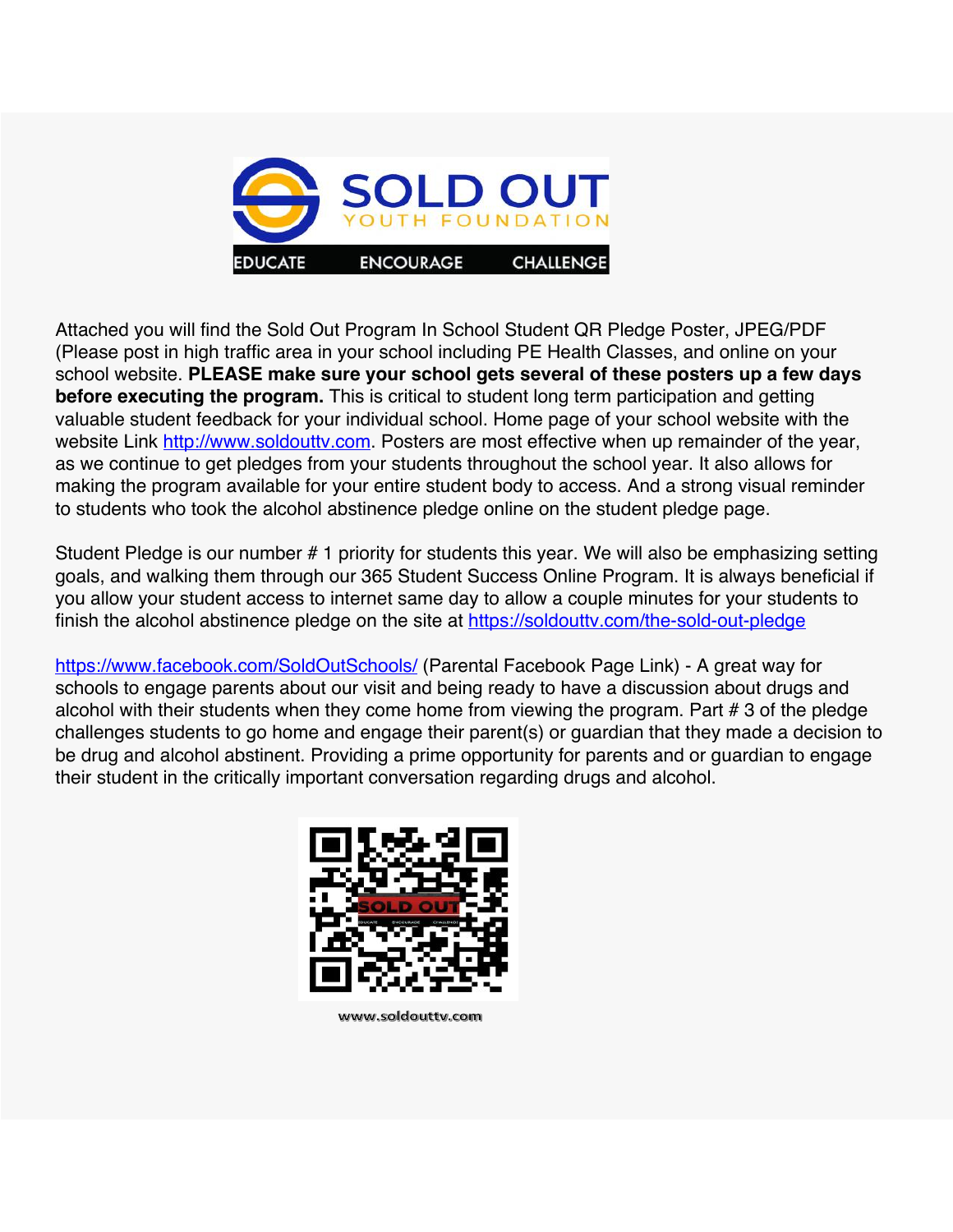

# *Integration of Sold Out Video Curriculum into School Classes / Programs*

*Please have your lead counselors look at this preparation material, as we will be providing follow up video and links above after student see the initial video program. Reminder to access application of our pledge poster initiative, and the 365 Student Success Program throughout the school year.* Walking them through the Sold Out 365 Interactive Student Video Character Curriculum, Fitness Health and Wellness Program, and several online student platforms designed to engage students on an ongoing basis. **We are providing video curriculum that corresponds with**: **Existing health / character curriculum, athletics programs, PE/ athletic applications. And as important tools to assist counselors, and drug and alcohol after care/ at risk programs.**

## **Health & Wellness Platform**

## **PE / Health Classes / Athletic Teams / Counseling**

- **Mental Success** (Coach Danielle Martin) Addressing post covid, mental wellness, being intentional, goal-setting, social mindfulness
- Setting Goals- 365 Student Success Videos / Roman Gabriel Program
- **Individual Life Skills** 365 Student success Video Platform
- Coach Crystal Waltman- 5 Steps to strong mental health, Workout, Cool Down Stretch

**Mental Health Hygiene**- 1. Water 2. Sleep. 3. Food 4. Movement 5. Connection

**Brain Health** - Dr Kristen Willeumier – Mental and emotional well-being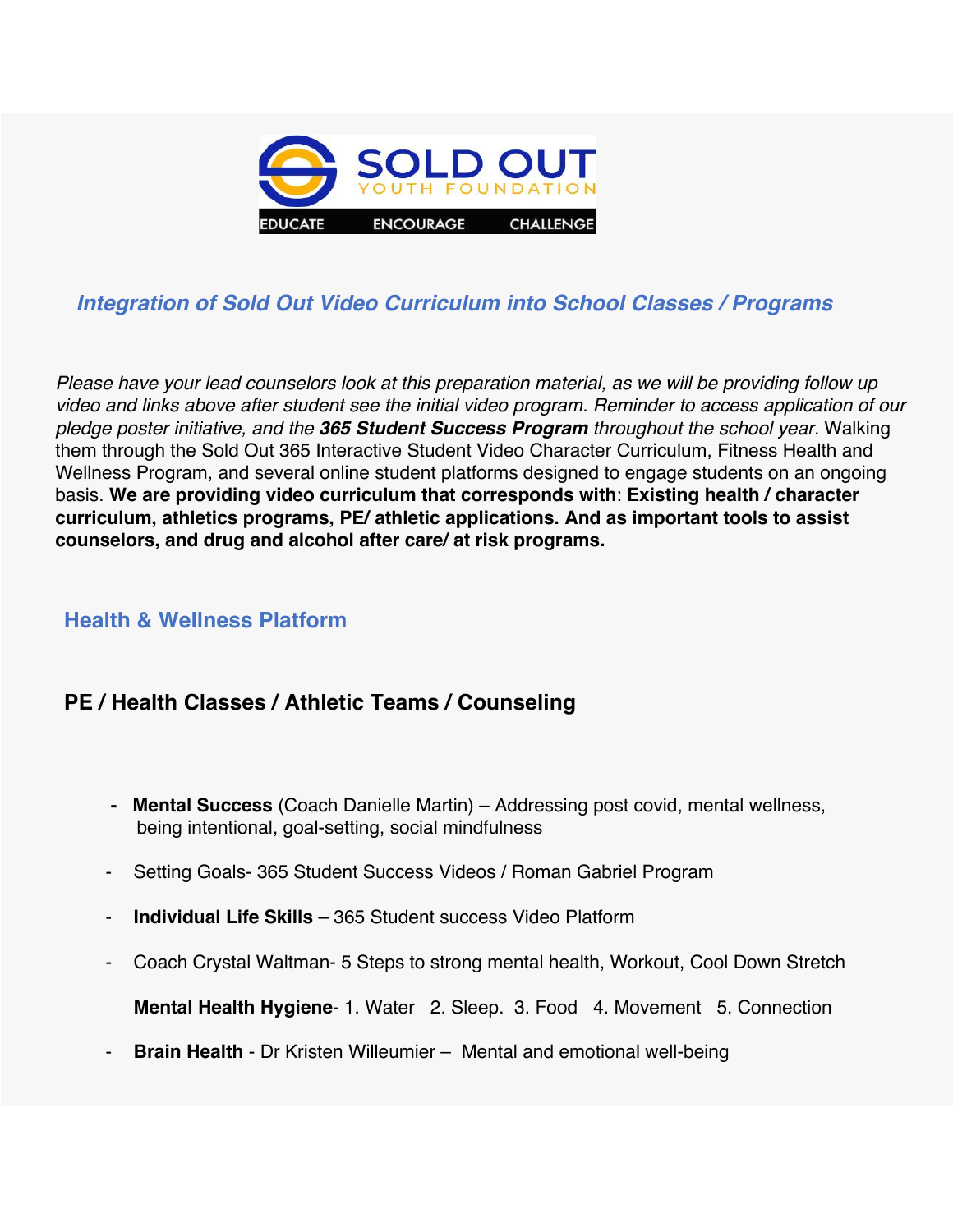

- Leonard Wheeler- Individual workouts, success principles
- **Fitness** Kimball Theoret- Yoga / Fitness Video
- Dr Erin Shannon- Specific tools to educate and equip students mental capability: Fear vs Focus, Brain Development, Toxic Times ( Drug and alcohol effects on youth brains), Consequences, Mental fixes and implementing positive skill sets dealing with extreme stresses

## **Sport and Athletic Specific Programs**

- Leonard Wheeler Strength, flexibility videos / Individual and Team Success
- Sports Nutrition Bite with Dr. Rob Wildmon Hydration, muscle building, diet, supplements, charting off season growth, etc
- Coach Chip Smith- Coaching Strength, flexibility, off season workouts, speed drills, flexibility, in and out of season individual drills, targeted for football, track, soccer, basketball, etc.

# **Champions Inspirational Program (Found bottom of Health & Wellness)**

- High Impact athletes, coaches, and fitness health experts speak positive life affirmations and success tools to students, building internal confidence

## **365 Student Success 101 Video Life Skills Platform**

WELCOME STUDENTS TO SOLD OUT SUCCESS 365 !!! Over 250 Cool videos from high impact sports, entertainment, music, and educational champions! Preparing you for success ! Check our mobile online student platform by going to soldouttv.com on your cell phone. Take the student pledge at www.soldouttv.com and join the team !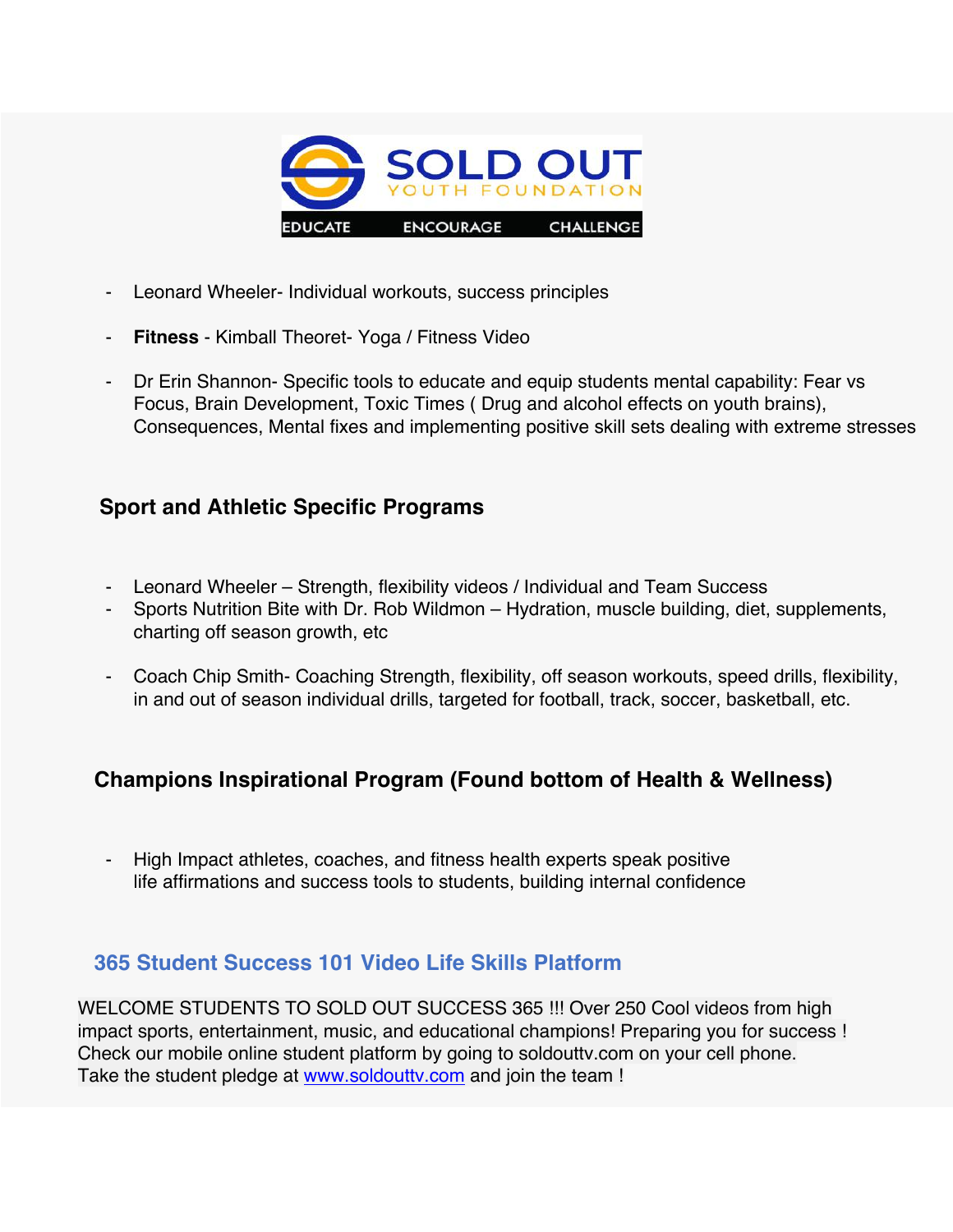

# **Social Networking**

### Twitter @soldout41 Instagram @Soldoutstudents Facebook @soldoutschools

# Educate Encourage Challenge

"Along with being intentional about ones life. We know how important it is for students to take care of their mental, physical, emotional, and spiritual needs. We are challenging you to access these videos from experts in all of these areas. This information will be valuable in equipping you to be your best, and continue to pursue your goals and dreams." BE SOLD OUT! We can get through any challenging time together! Always Sold Out, Roman Gabriel - President Sold Out Youth Foundation



#### Fitness

Videos will focus on the importance of establishing a habit of daily regular exercise. This section will focus on real workouts from fitness experts. For students, and more advanced workouts for student athletes.



#### Health

Videos will focus on the importance of establishing healthy lifestyle choices, and habits. Including but not limited to mental and emotional well-being. Our goal is that you will live a life of consistency and balance.



#### Wellness

Videos will focus on the importance of sleep, nutrition, food/diet, supplements, alcohol and drug abstinence information. Positive social and interpersonal habits that lead to optimum performance in every aspect of life.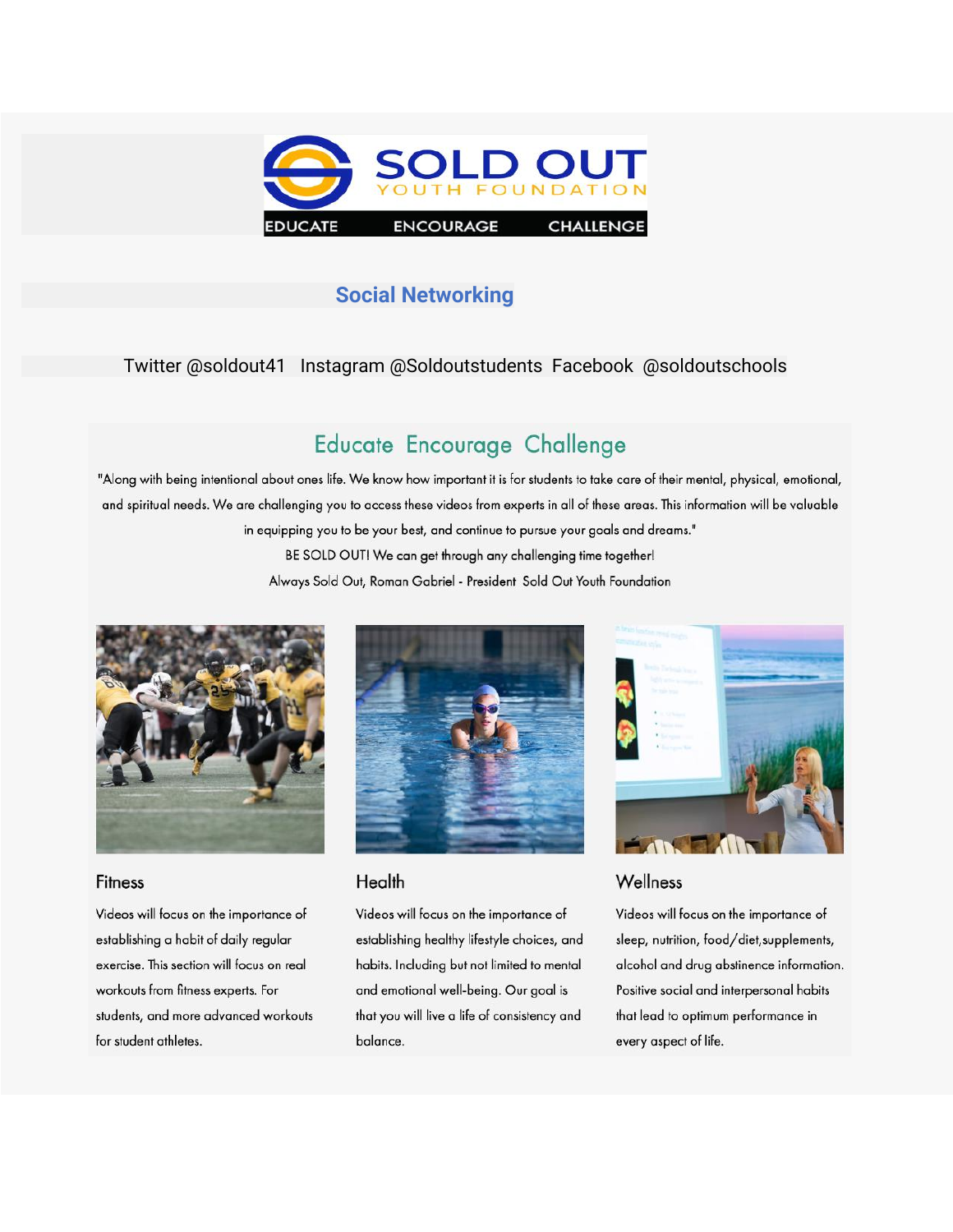

# **SOLD OUT ONLINE STUDENT ASSEMBLY**

## https://soldouttv.com/sold-out-virtual-assemblies/

## **To be shown to all 6th and 9th grade students**

Implementation Suggestions: Home- Room Class, PE Health Class

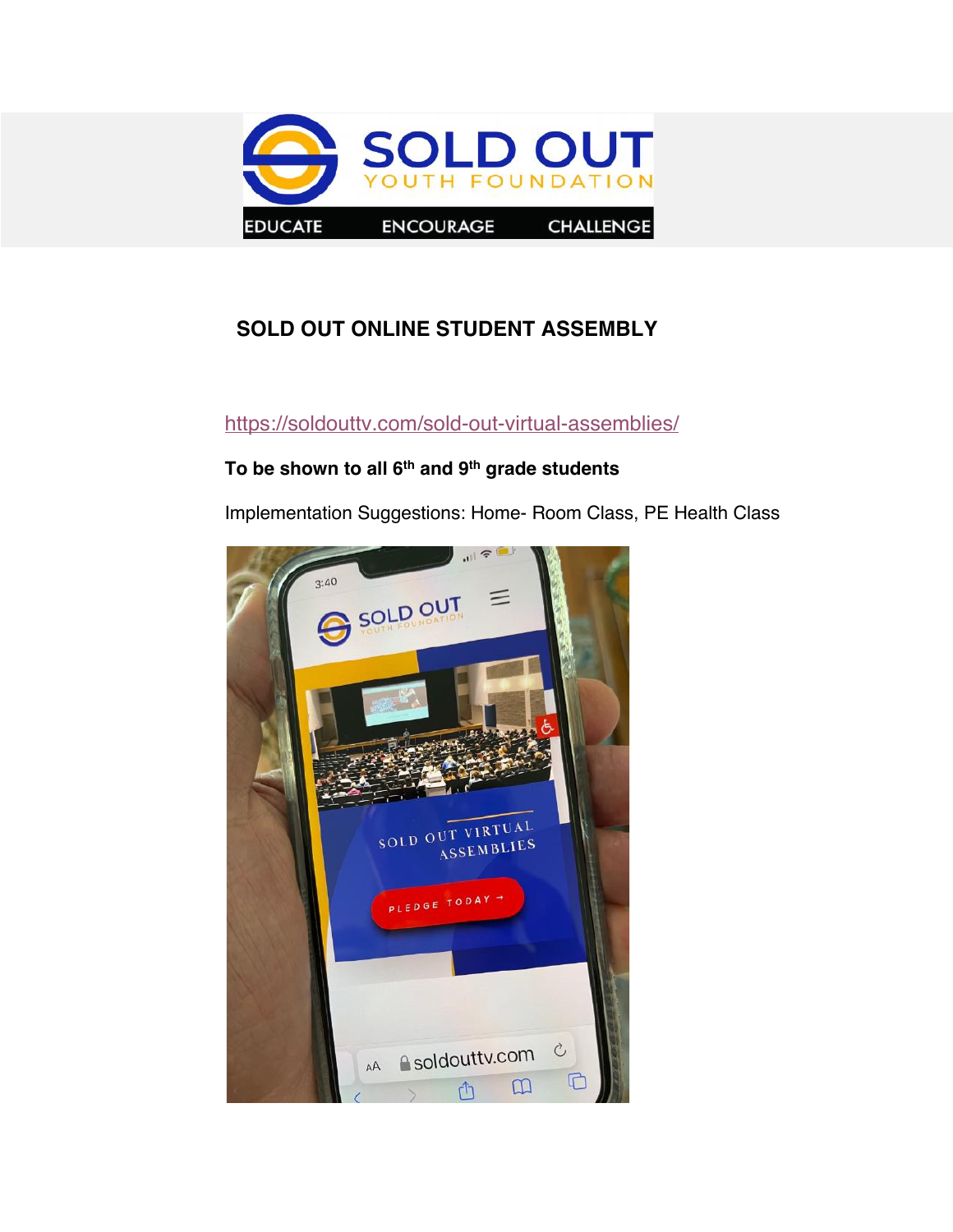



- I pledge to be alcohol and drug abstinent and accountable to my parents, friends, teachers and coaches
	- 2. I pledge to help my friends be alcohol and drug abstinent

-

-

3. I pledge to share my decision with my parents and or guardian today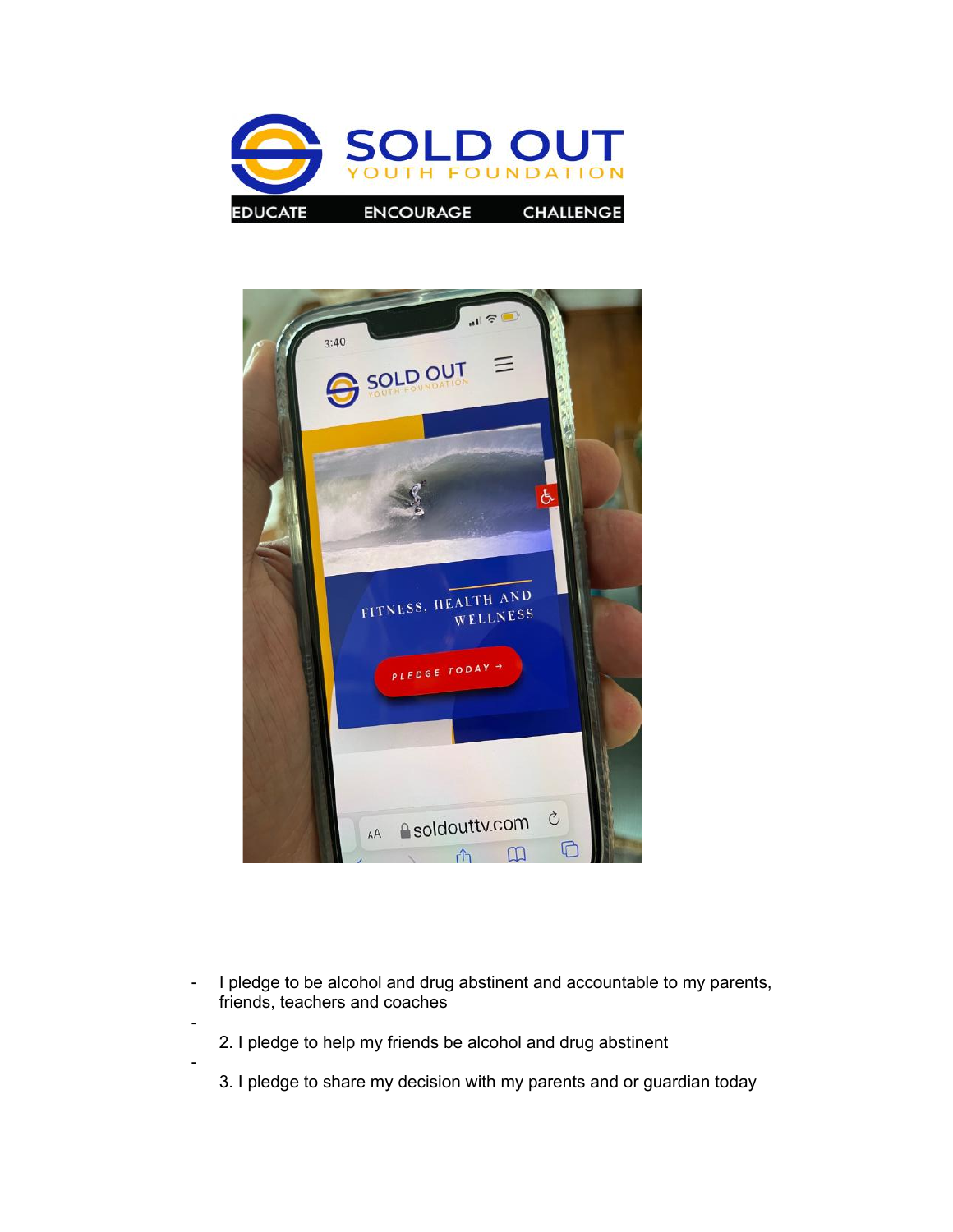

# **MAIN SCHOOL PROGRAM TOOLS BELOW**

https://soldouttv.com/the-sold-out-pledge

https://soldouttv.com/fitness-health-and-wellness

https://soldouttv.com/365-sold-out-student-success-video-charactercurriculum/

https://www.youtube.com/channel/UCPSUfdhB9rI8RK8Irpx1Mgw Youtube Channel

**Sold Out Official Website link and photo for to be placed on your school website** http://www.soldouttv.com

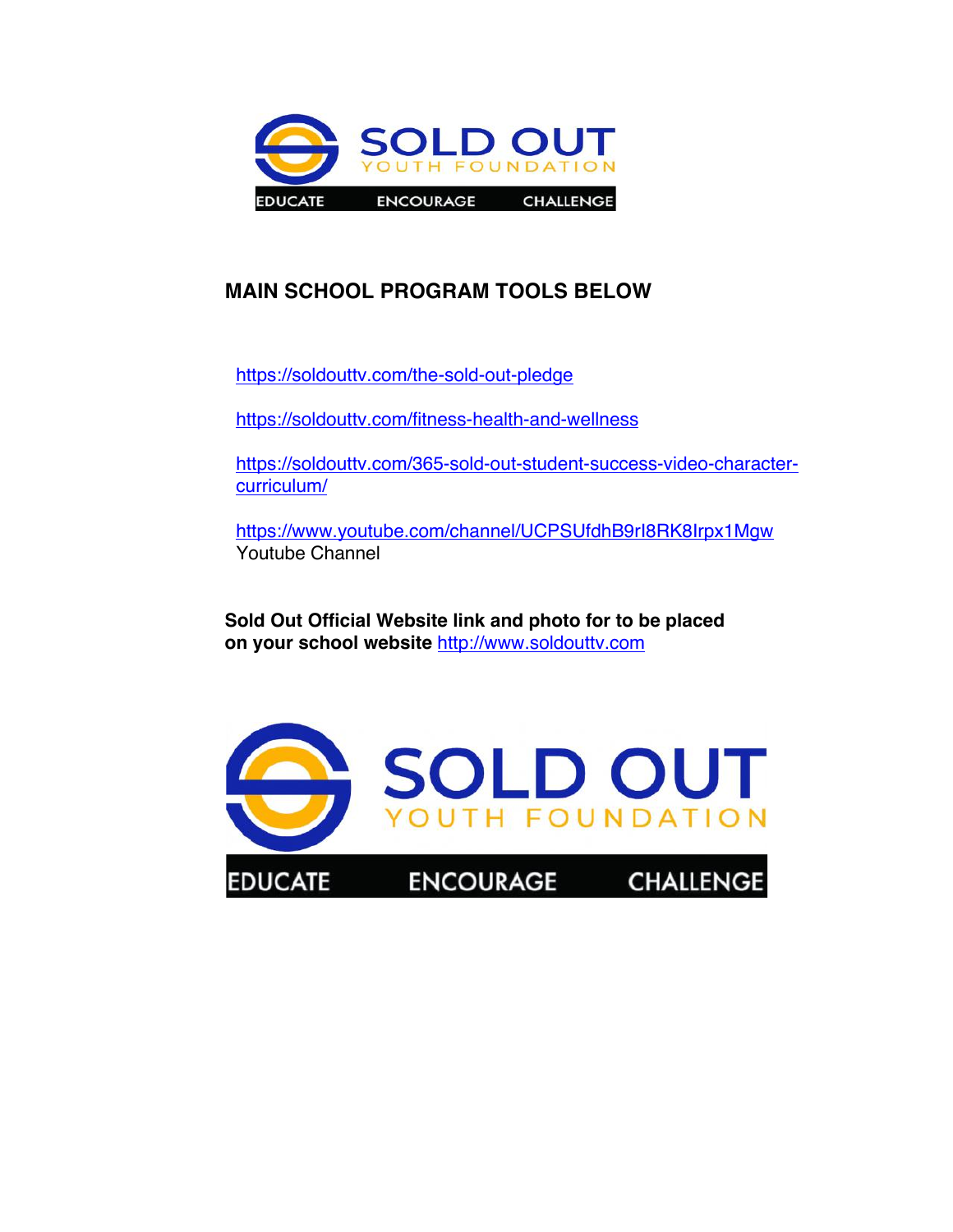

# **Sold Out Alcohol Abstinence Education Program**

## **THE CHALLENGE IN FRONT OF US**

The past two years have been truly unprecedented. The pandemic has wreaked havoc on all our lives. This has been especially true for teens and children who are confused and scared by all disruption and changes. Suicide rates were already on the rise prior to the coronavirus, and with this level of turmoil being newly introduced into the lives of our younger generation, these already staggering rates have increased even further. Suicide is now the 2nd leading cause of death among ages 10 to 19, after accidents. Covid has brought about instability and severe mental and emotion issues for many of our students. Fear for the future. *35% of 13- 17 year old students are experiencing emotional and or mental distress. A 25 % increase in high school suicides. Drinking increase stats below.* 

*To many students have lost their life this year. Sold Out has worked diligently to deliver Health and Wellness professionals who through the Health and Wellness page at www.soldouttv.com are providing real solutions online and in follow up with schools to address the mental and emotional challenges are students are experiencing. Numbers and stats show that mental and emotional student wellness goes along way in decreasing underaged alcohol use.*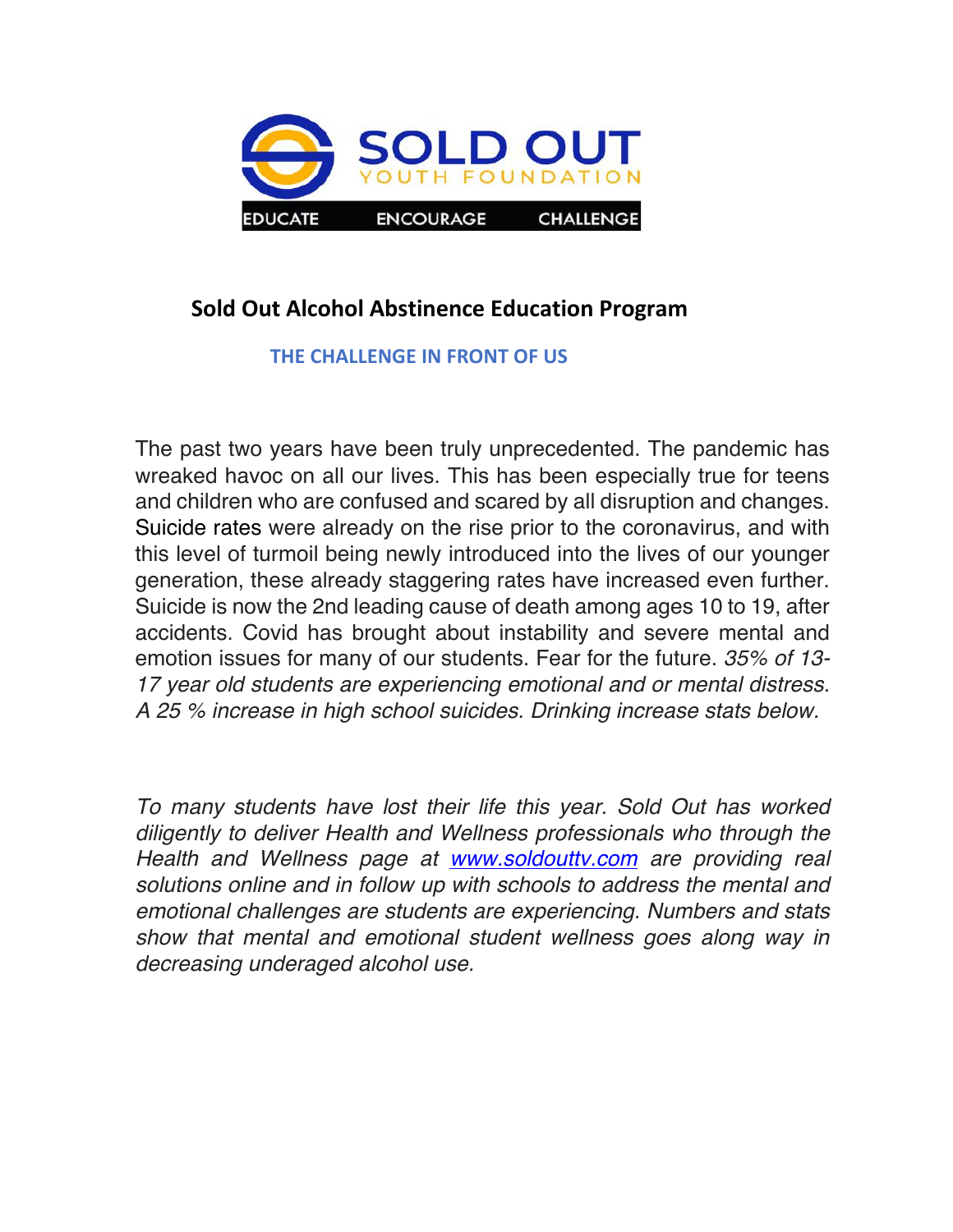

*Here are some startling teen alcohol stats right here in NC from:*

# **TalkitOutNC.org:**

- 1. The average age that most youths try alcohol for the first time 14.
- 2. Thirty-eight percent of eighth graders have had alcohol at least once.
- 3. About 10 percent of 12-year-olds say they have tried alcohol. By age 15, that number jumps to 50 percent

# The Challenge WE FACE

## **CDC / Government Numbers**

- 35% of 13-17 yr old students experiencing mental/emotional distress

- 1 in 3 high school students have experienced persistent feelings of sadness or hopelessness in 2019
- 25% increase in suicide in seniors in high school
- In 2019, approximately 1 in 6 youth reported making a suicide plan in the past<br>year, a 44% increase since 2009.
- Increase of alcohol and drug use / fentanyl the #1 Killer Of 18-45 age group in US
- During Covid more parents serving alcohol to their students at home
- 28% of middle school students will try alcohol for the first time, that number climbs to almost 50% as 9<sup>th</sup> grade students